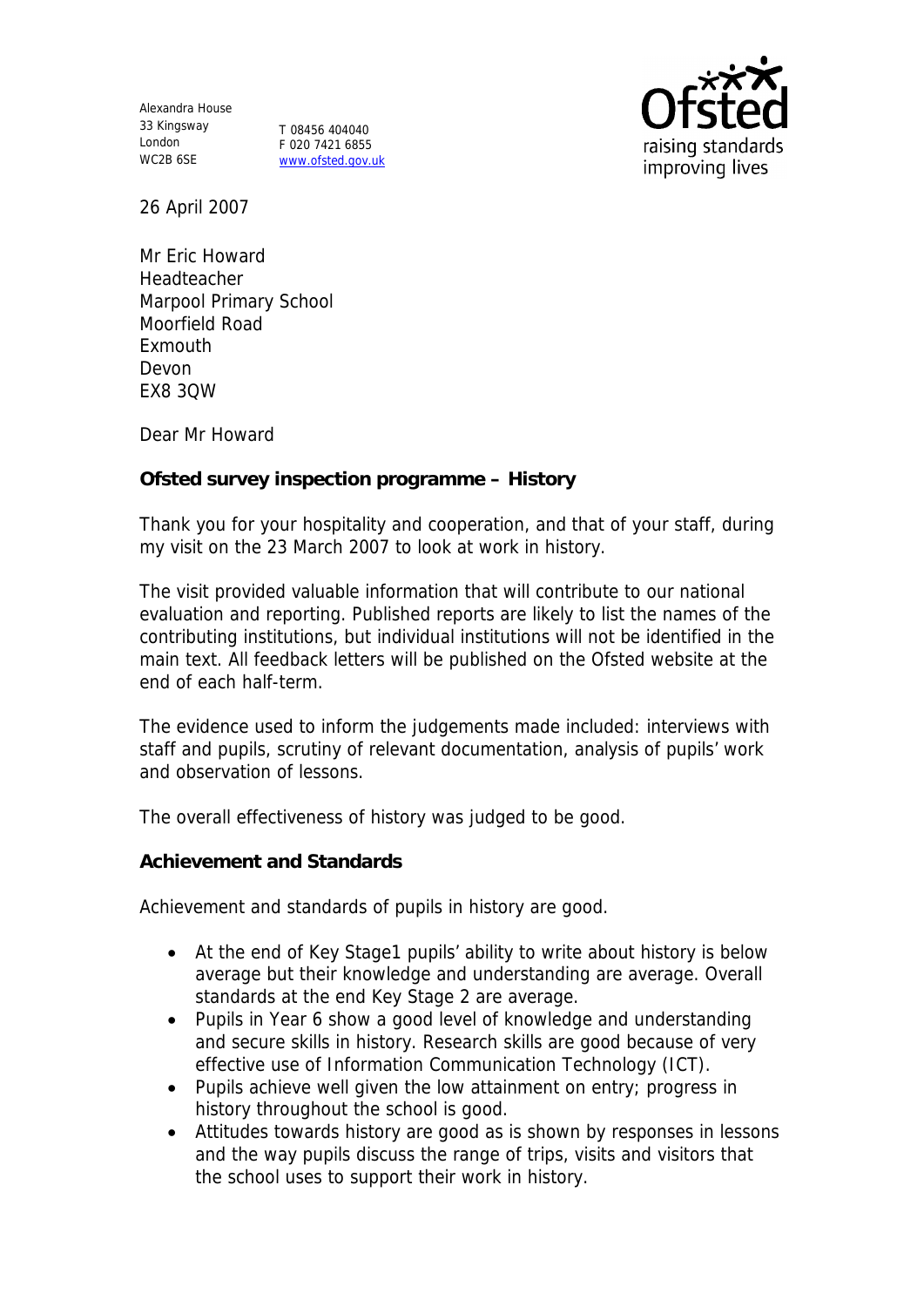## **Quality of teaching and learning**

The quality of teaching and learning in history is good.

- Teaching was good in all the lessons observed and is clearly good over time. Teachers have good subject knowledge and they use a range of strategies to make learning exciting and enjoyable.
- Work is well planned to meet the needs of different groups of pupils. Tasks and resources are varied to support individuals who find the subject more difficult and those who have the ability to reach the very highest standards.
- Pupils work independently and in groups. ICT is used well by teachers and pupils. Pupils benefit from a clear focus on the development of skills for example in the use of time lines and oral history. Some effective use is made of work in numeracy but this could develop further.
- Sometimes teachers plan for too many activities for the available time.

**Quality of the curriculum**

The quality of the curriculum is good.

- There is real focus on continuity and development from work in the Foundation Stage.
- The use of local contexts wherever possible, a focus on cross curricular links and support for literacy are all proving effective in raising standards. The European dimension, developed through the Commenius project, is particularly valuable.

**Leadership and Management**

Leadership and management are good.

- Senior managers and the governors are clearly very supportive of work in history.
- Very effective use is made of the good resources that are available for history.
- The co-ordinator is very experienced and the annual subject review is a valuable form of evaluation although it does not yet focus on the Every Child Matters agenda.
- The school is aware of the need to ensure that pupils' skills in history are recognised when they enter Year 7 but existing channels of communication with secondary schools are not yet used for this purpose.